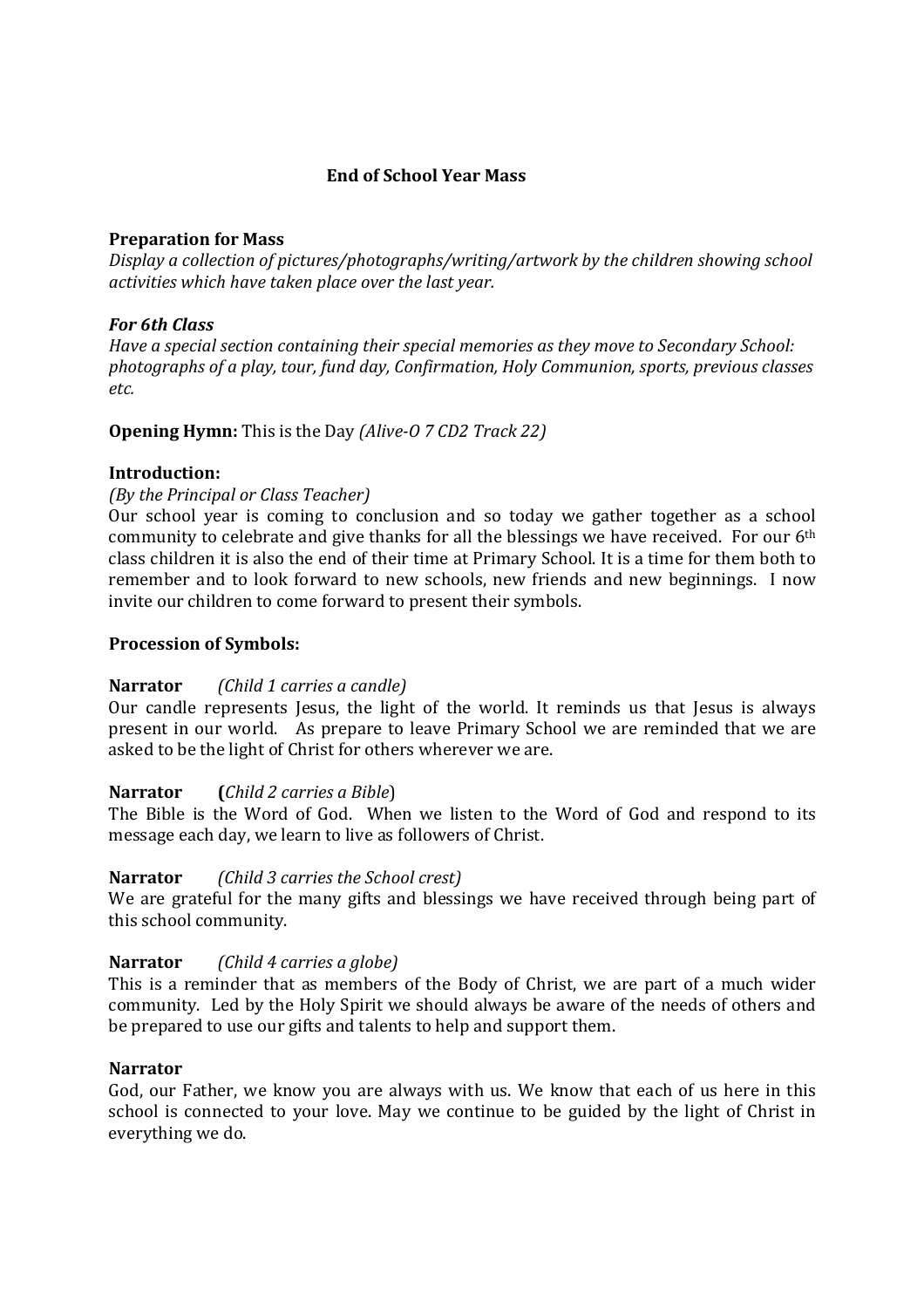## **Penitential Rite**

**Priest:** Lord Jesus, you came to show us how to live and how to love. Lord, have mercy. **Response:** Lord, have mercy.

Priest: Lord Jesus, you forgive us for the times we have not loved and lived as God would want us to. Christ, have mercy. **Response:** Christ, have mercy.

**Priest:** Lord Jesus you came to show us how to love. Lord, have mercy. **Response**: Lord, have mercy.

# **Opening Prayer**

God our Father, our life is blessed with many good gifts. Make us truly thankful for the gifts of our own personalities, for the gift of people who guide us and help us to grow, especially the teachers in our school. May we be your presence in the world in how we relate to others, and in all that we say and do. We make this prayer through Christ our Lord. **All**: Amen.

# **Liturgy of the Word**

*A reading from the first letter of John*  My dear friends, we must love each other. Love comes from God, And when we love each other, It shows that we have been given new life. We are now God's children, and we know him. God has shown his love for us When he sent his only Son into the world to give us life.

Real love is not our love for God, but his love for us. God sent his Son to be the sacrifice by which our sins are forgiven. Dear friends, Since God loved us this much, We must love each other. God is love. If we keep on loving others,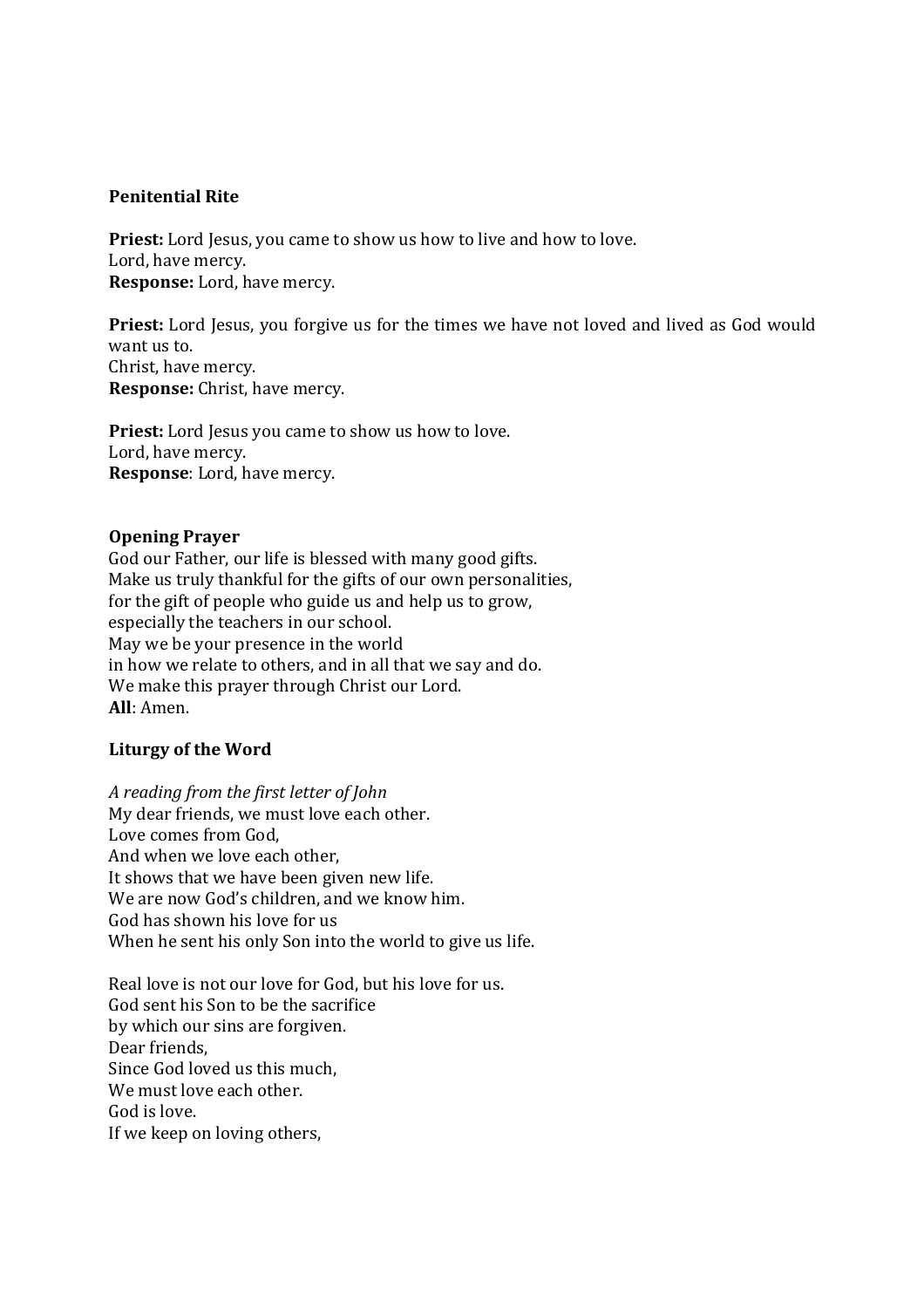We will stay one in our hearts with God, And he will stay one with us. *The word of the Lord* 

**All:** Thanks be to God

**Responsorial Psalm:** Do Not Be Afraid (*Alive-O 7 CD2 Track 14)*

**Alleluia** *(From Alive-O 7, page 270)* 

**Gospel:** "This is my commandment, that you love one another as I have loved you." *(John 15:12-17)* 

**or** or

**Gospel:** The disciples on the road to Emmaus. *(Luke 24: 28-31)* 

# **Prayer of the Faithful**

## **Priest:**

Let us pray:

that we may be truly grateful for the gift of God in our lives and for our friendships. We look now to the future and pray for everyone here, and for our intentions…

## **Adult:** *(Teacher)*

God our Father, bless all the children of this school community. We give thanks for the joy they bring. May they continue to grow in understanding of your love for them. Lord, hear us.

**Response:** Lord, graciously hear us.

## **Child 1:**

God our Father, thank you for all the teachers who work to make our school a safe, happy and caring place; in which to learn. We give thanks in this Mass for their guidance and support.

Lord, hear us.

**Response:** Lord, graciously hear us.

## **Child 2:**

God our Father, you give us our parents to love and care for us. Through them, we come to know how much you love and care for us. Bless them always and keep them close in your love.

Lord, hear us.

**Response:** Lord, graciously hear us.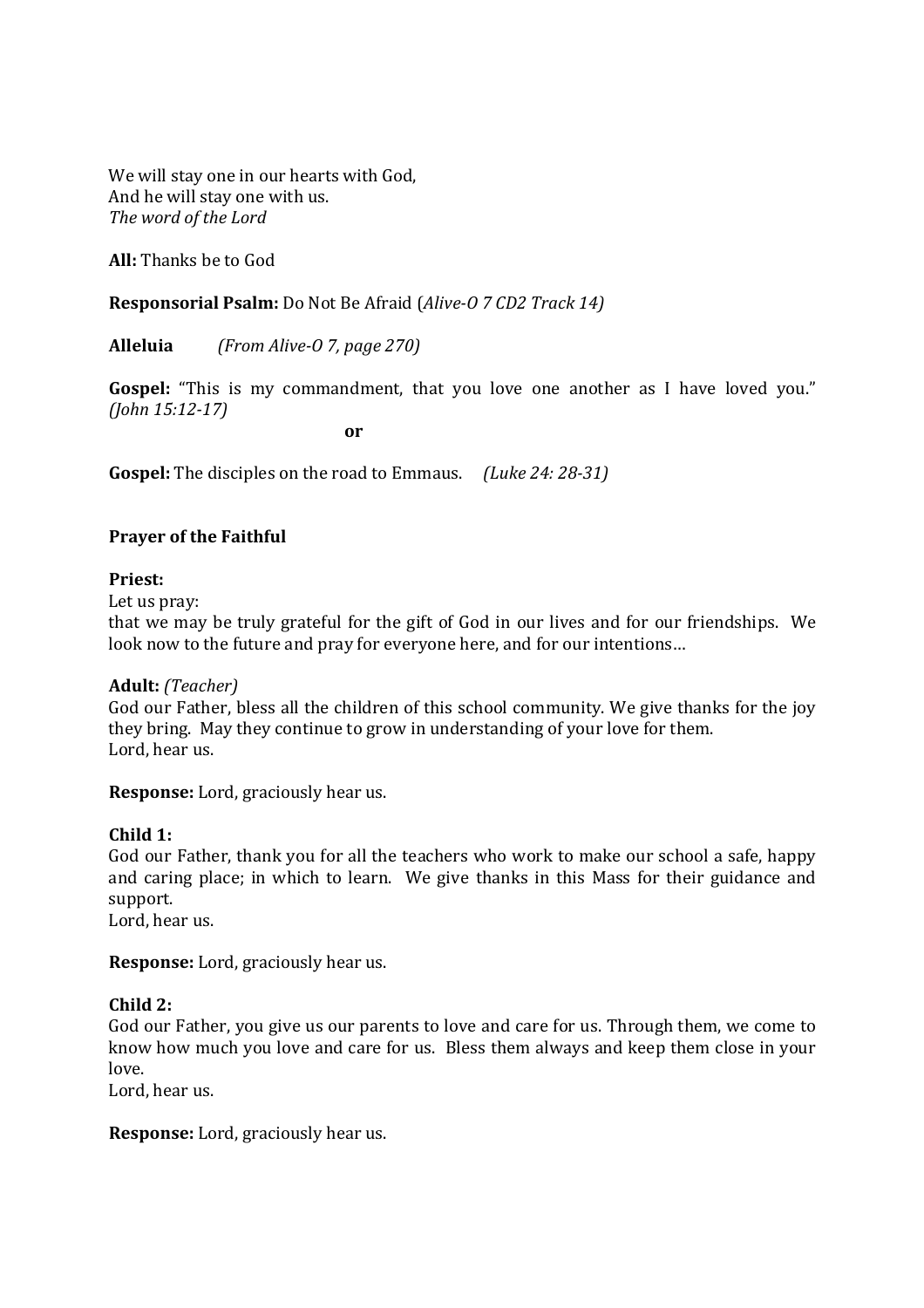## **Child 3**

God our Father, we ask you to bless, Fr …..………., who visited our school during the year. We give thanks for the many ways in which he helped all of us to come to know you. Bless him and his priestly work in the parish. Lord, hear us.

**Response:** Lord, graciously hear us.

#### **Adult:** *(Member of the Board of Management / Teacher)*

God, our Father, we ask you to bless us, the 6<sup>th</sup> class students, as we leave our school. May we always value the gifts of friendship, care and compassion. May we always be sensitive to the needs of others.

Lord, hear us.

**Response:** Lord, graciously hear us.

#### **Child 4:**

For friendship between nations, for peace and justice in our own country, and that developed countries may not abuse the poverty of other nations. Lord, hear us.

**Response:** Lord, graciously hear us.

#### **Offertory Procession**

*The children play suitable instrumental music for the procession. (Only the bread and wine should be brought in procession to the altar.)* 

#### **Prayer over the Gifts**

Lord God, friend of your people, friend of the world, friend of the earth: be with us as we journey together in life to you. May this bread and wine always remind us of your friendship in Jesus Christ our Lord. **All**: Amen

## **EUCHARISTIC PRAYER**

**(Sanctus-Alive-O 7, Page 271)** 

**Amen (Alive-O 7, Page 272)** 

**Communion Rite**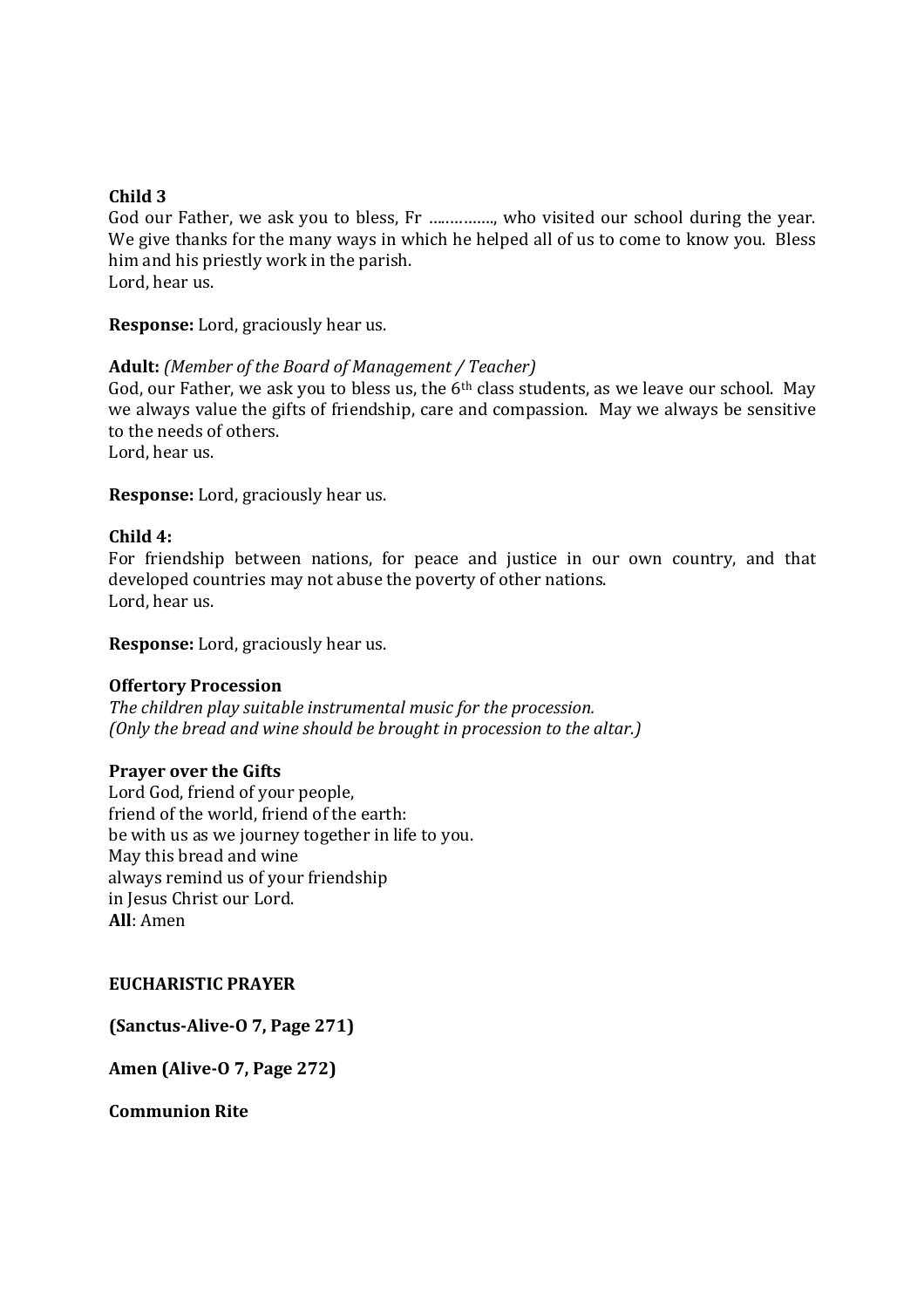#### **Communion Hymns**

Happy in the presence of the Lord … *Alive-O 7CD2 Track 24)*  My Shepherd is the Lord … *(CD1 Track 28)* 

# **Communion Reflection**

When you say 'THANKS,' you grow a little; thanks is like food for the heart and soul.

We're thankful for a compliment, for help with study, for encouragement, for advice with a problem, for good friendships, for fun and laughter.

When we're grateful, we know we depend on others for most of the good things in life, and we can't go it alone.

Think for a moment of something you are grateful for; or someone you feel gratitude towards; allow yourself feel the thanks in your heart... …*PAUSE* 

And think of your THANKS to God… Maybe you are grateful for your health, your family, your friends, your faith, your gifts and talents…and above all yourself.

Be grateful this moment for who you are, for the friendships in life, and for the faith you have in God.

#### **Prayer after Communion**

Lord God, in Jesus you give us your own friendship. We thank you for this gift. Help us to cherish it and nourish it, and never demean it for anyone. Make us true friends in the name and the spirit of Jesus our Lord. **All**: Amen.